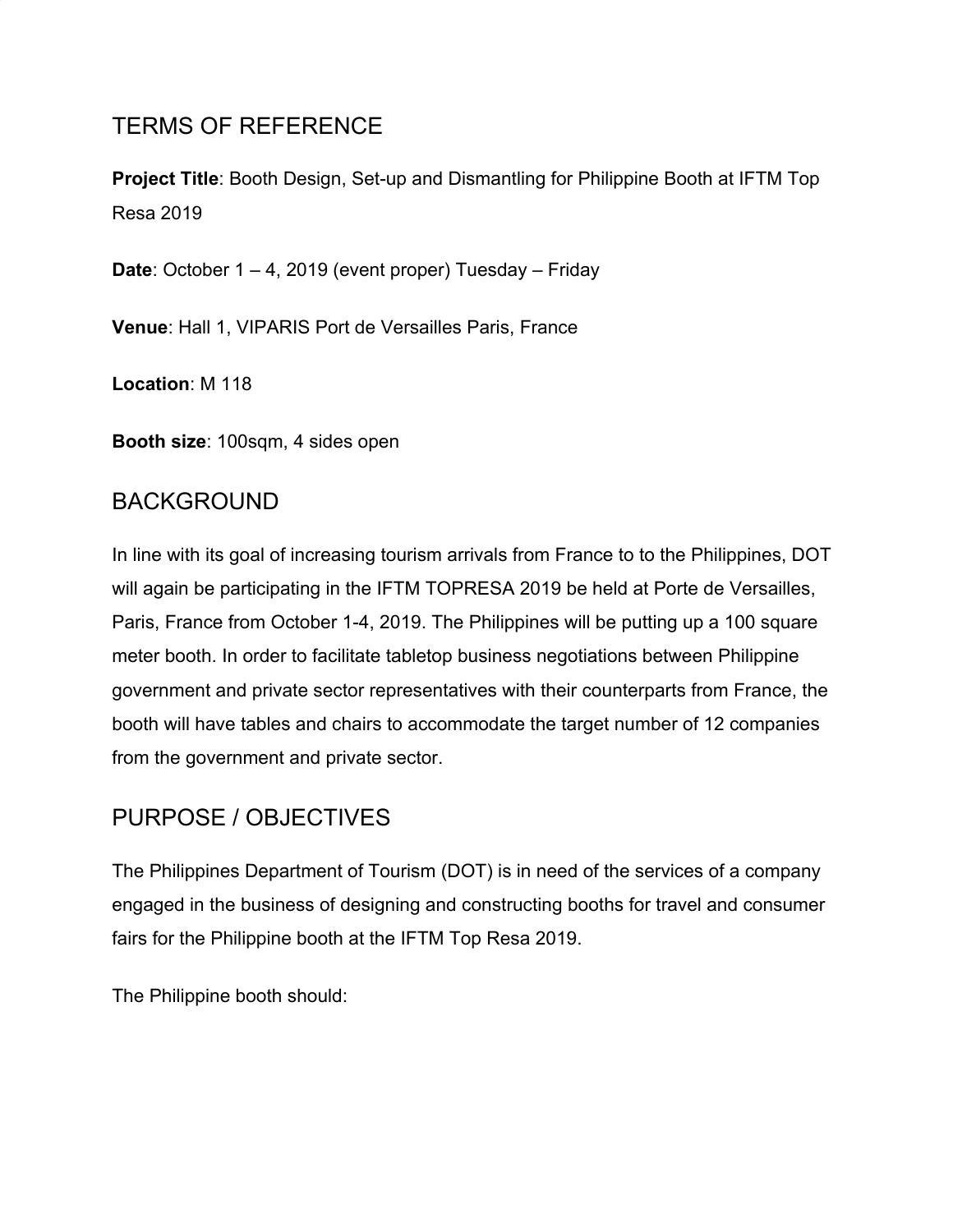• Generate a positive brand recall for Philippine tourism, using the It's More Fun in the Philippines campaign;

• Create an atmosphere that reflects a creative and modern destination, and establish the Philippines as a premier tourist destination in Asia;

• Project the Philippines as a young, dynamic, and creative society;

• Produce a sophisticated, creative and interactive booth design to attract buyers, press and travel trade guests to visit the Philippine Pavilion.

• Provide a highly functional yet visually appealing area that will enable the conduct of tabletop business meetings between Philippine delegates, estimated between 10-12 companies, and their French counterparts

#### Capability Requirements

- Must have an experience rendering services at international exhibitions
- Must have the capability to operate in Paris
- Must be able to get accreditation from IFTM Top Resa organizers
- Must be accredited by the exhibition center, VIPARIS Port de Versailles

• Must have a dedicated team who will focus on the design and set-up of the Philippine booth

• Must have the capability to invest, coordinate shipment to IFTM Top Resa site, assemble and install AV equipment, and furniture accent pieces for the Philippine booth

## SCOPE OF WORK / DELIVERABLES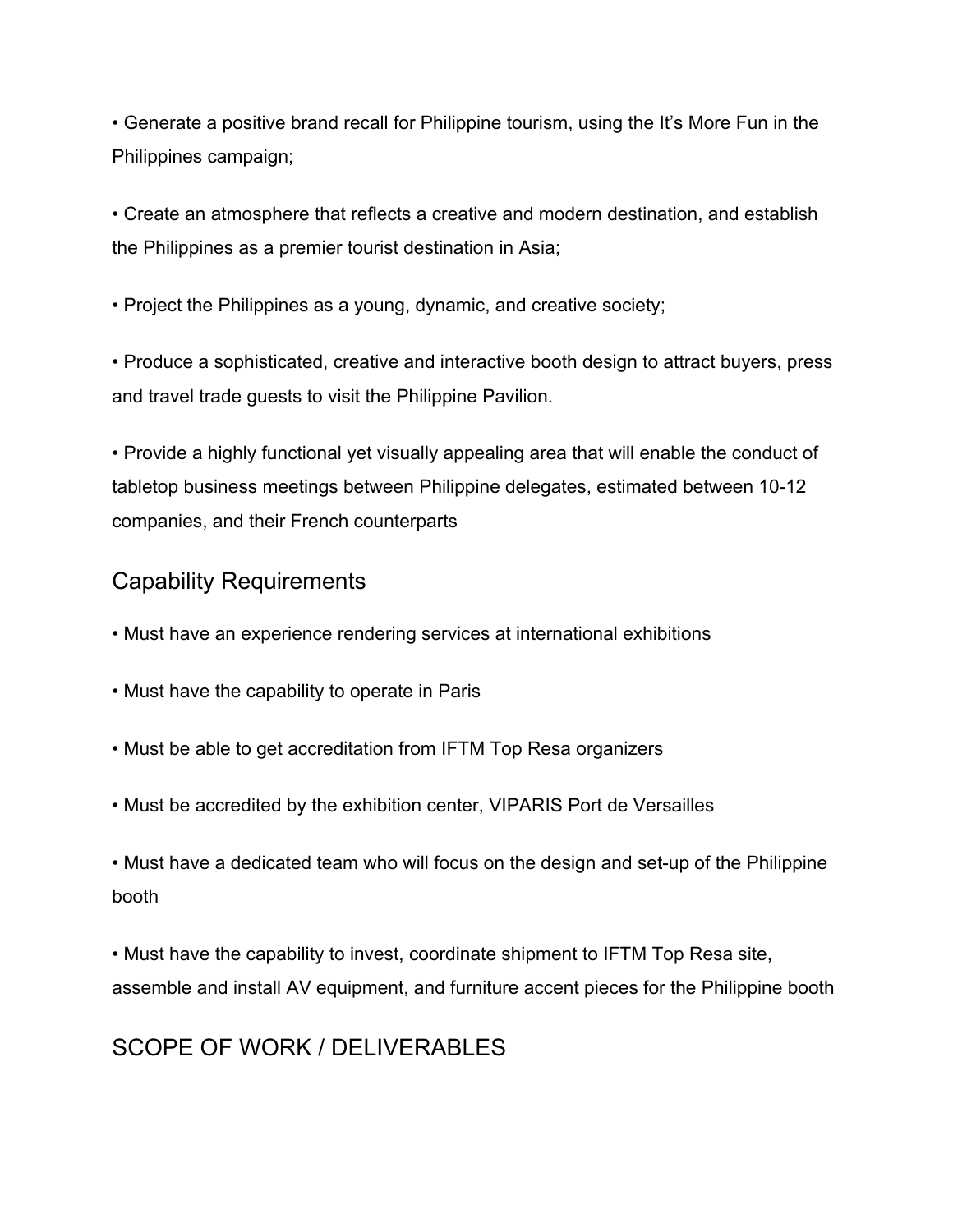The Philippines Department of Tourism requires a package of services for the following:

1. Philippine booth design – a functional booth that will accommodate between 10-12 exhibitors and showcase the Philippines' top destinations, incorporating the design pegs to be supplied by the DOT

2. Design and construct space that will accommodate the following:

- 3.5m x 2m LED wall that will project Philippine tourism videos and images
- Ten (10) to twelve (12) Philippine exhibitors
- Information counter
- Semi-enclosed VIP reception area
- 2m x 2m stage for Philippine performers (live animation)
- Sound system (speakers and technical equipment)
- Coffee Bar with professional coffee equipment
- Storage area
- Kitchen with small dining area for the PHL delegation Specific Stand Requirements
- 1. Overhead "Philippines" signage, which must be visible from all angles

2. Backdrop visuals, overhead ceiling banners, and other appropriate elements to effectively communicate the Philippines' thrust on sustainable tourism.

3. Provide individual company workstations or negotiating tables with 3 chairs for each Philippine exhibitor. It must have the following: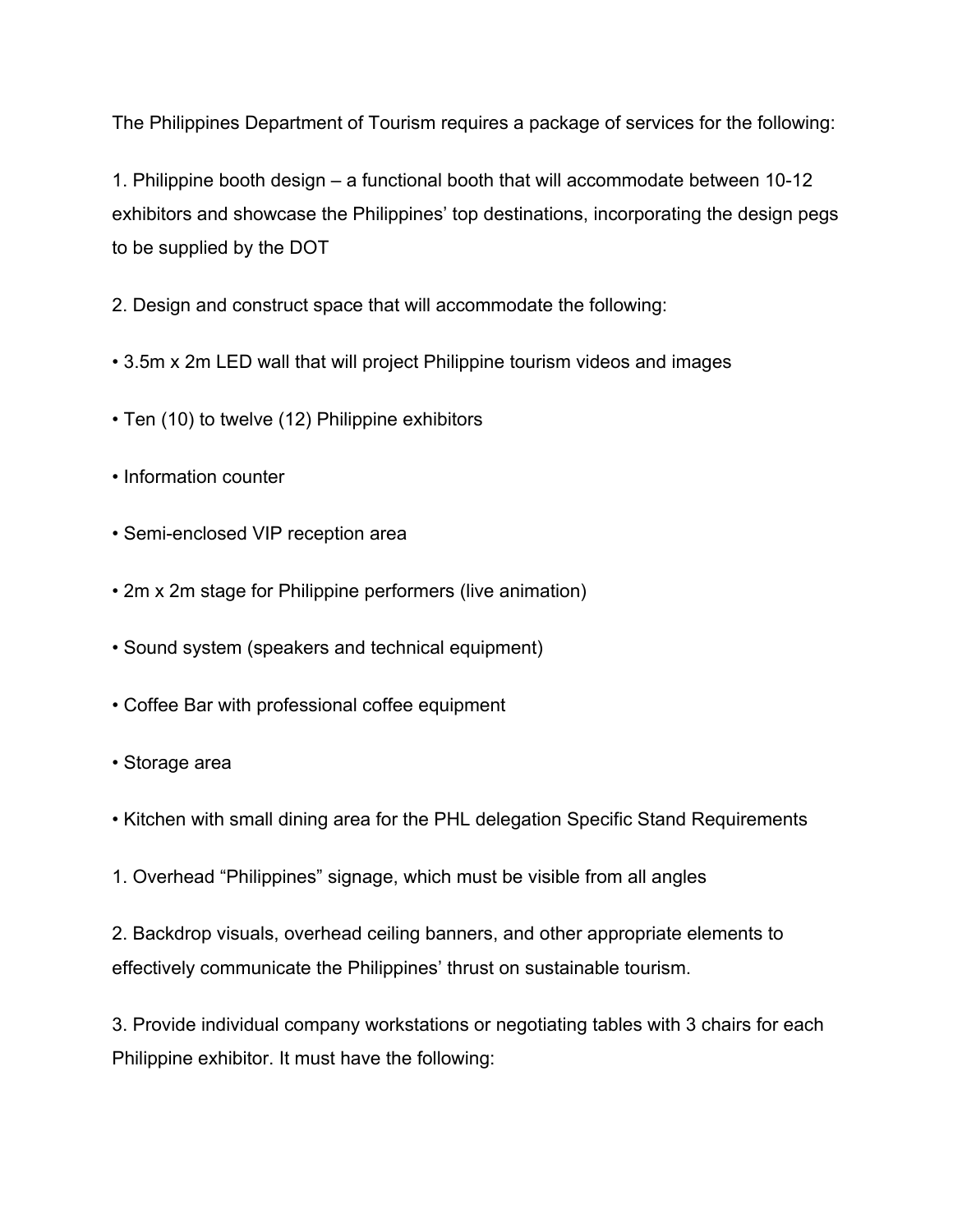- One table with the Philippine map (printed or in vinyl sticker) on top
- Lockable storage cabinet (may be part of the design of the table)
- Individual electric outlets (3 sockets each) with adaptors
- Company name and logo

4. One semi-enclosed area for VIP which can comfortably accommodate six (6) guests at a time and should have the following:

• Appropriate backdrop visuals

• Furniture and fixtures created by Filipinos, featuring modern and contemporary designs

- Fresh plants and flowers
- Electrical outlet on both sides
- Lockable storage cabinet
- 51" LED TV with USB port or built-in video player
- Coat rack

5. One (1) information counter which can accommodate at least 3 persons at a time and should have the following:

- Appropriate visuals and accessories
- Electrical outlet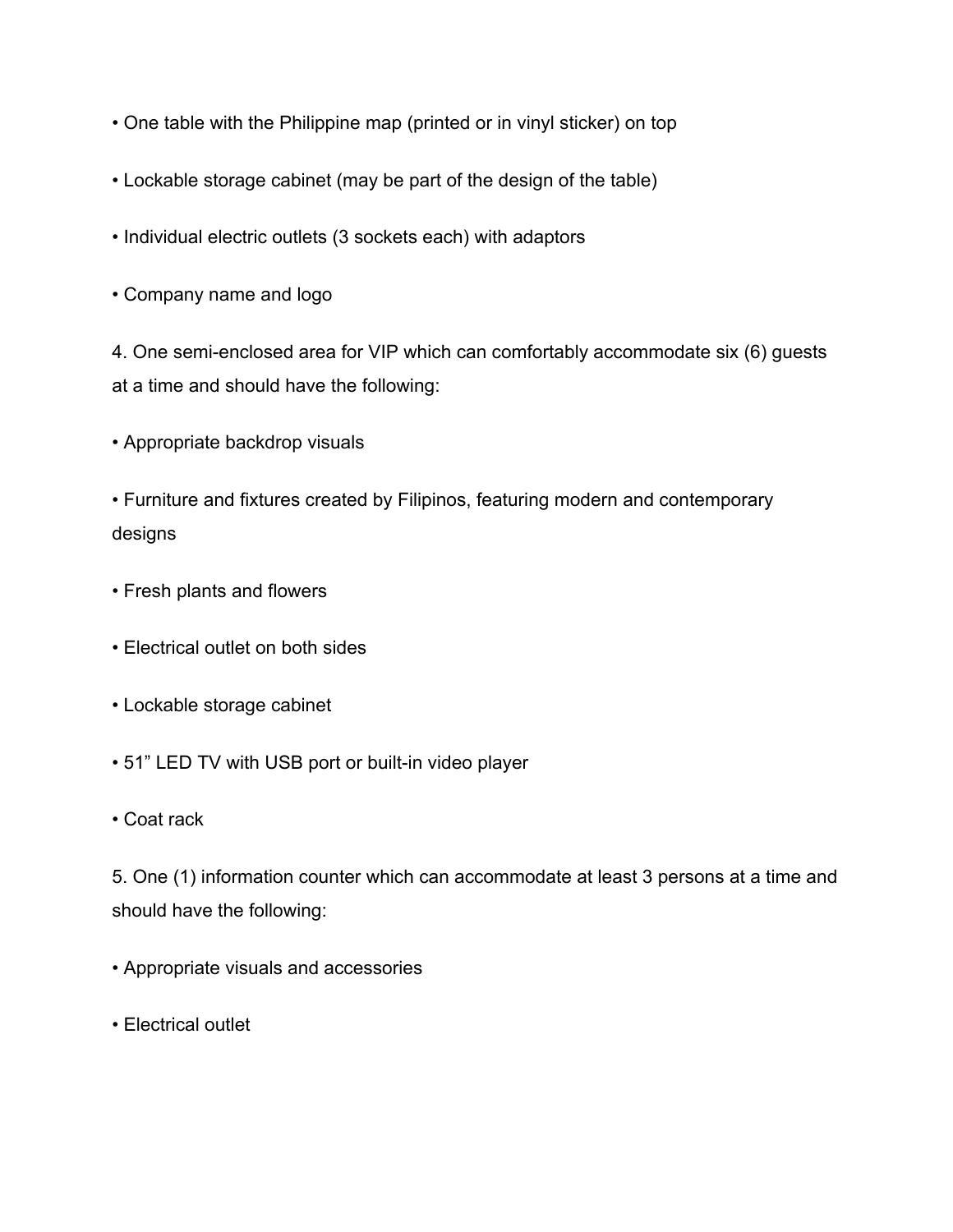- 2 brochure racks
- 2 chairs
- Lockable storage cabinet (maybe part of the counter)
- Exhibitor directory with stand layout
- 6. One (1) Coffee Bar
- Atmosphere / mood: creative, urban coffee bar
- A bar counter that can accommodate 4pax
- Bar ceiling with soft lighting and LED coffee signage in front
- Work area with underbar sink, water supply and the following equipment/materials:
- o Coffee grinder/brewer/espresso machine
- o Hot and cold water dispenser
- o Frothing pitcher
- o Measuring cups and spoons
- o Food containers (for coffee beans, ground coffee, sugar, milk and cream)

o 2 condiment organizers (for sachets of muscovado, brown sugar, white sugar, and sugar substitutes or artificial sweeteners)

o Paper cup with coffee sleeves that has IMFITP logo

o Napkin dispenser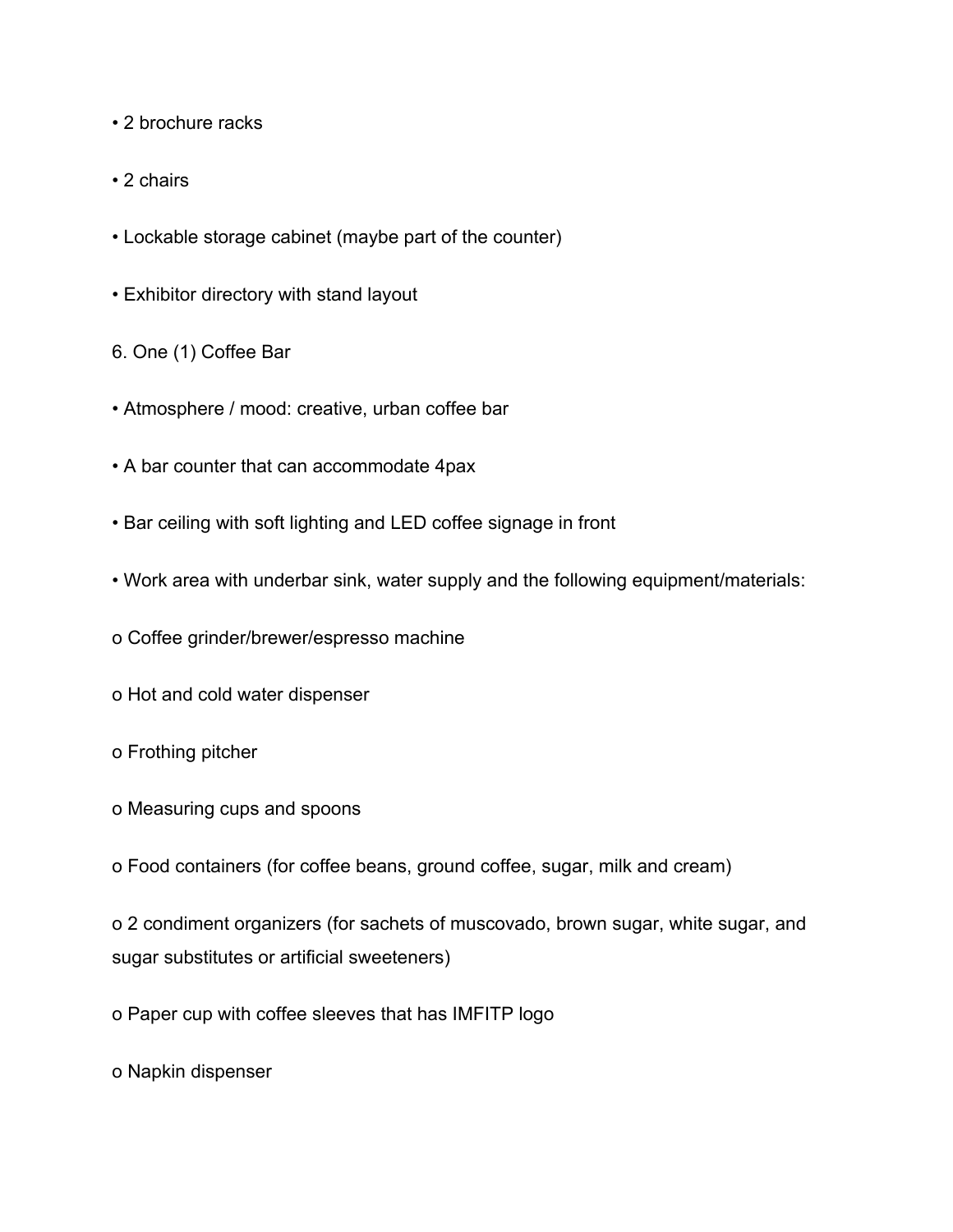o Cleaning supplies

o Trash bins

• Wall with Coffee map of the Philippines and menu

7. Storage room where PHL delegation can keep their materials and should have the following:

- Storage shelves
- Lockers
- Coat hangers
- Mini-kitchen with sink and running water
- Small dining area
- Half-length mirror
- Colored printer with ink and bond paper

• Kitchen utensils and appliances (coffee-maker, refrigerator, microwave oven, hot & cold water dispenser, cups and saucer, serving trays, cutlery set, drinking glasses, trash bins, ample supply of trash bags etc.)

- 8. Small area for performance
- Sound system (microphone, technical rider etc.)
- Power outlet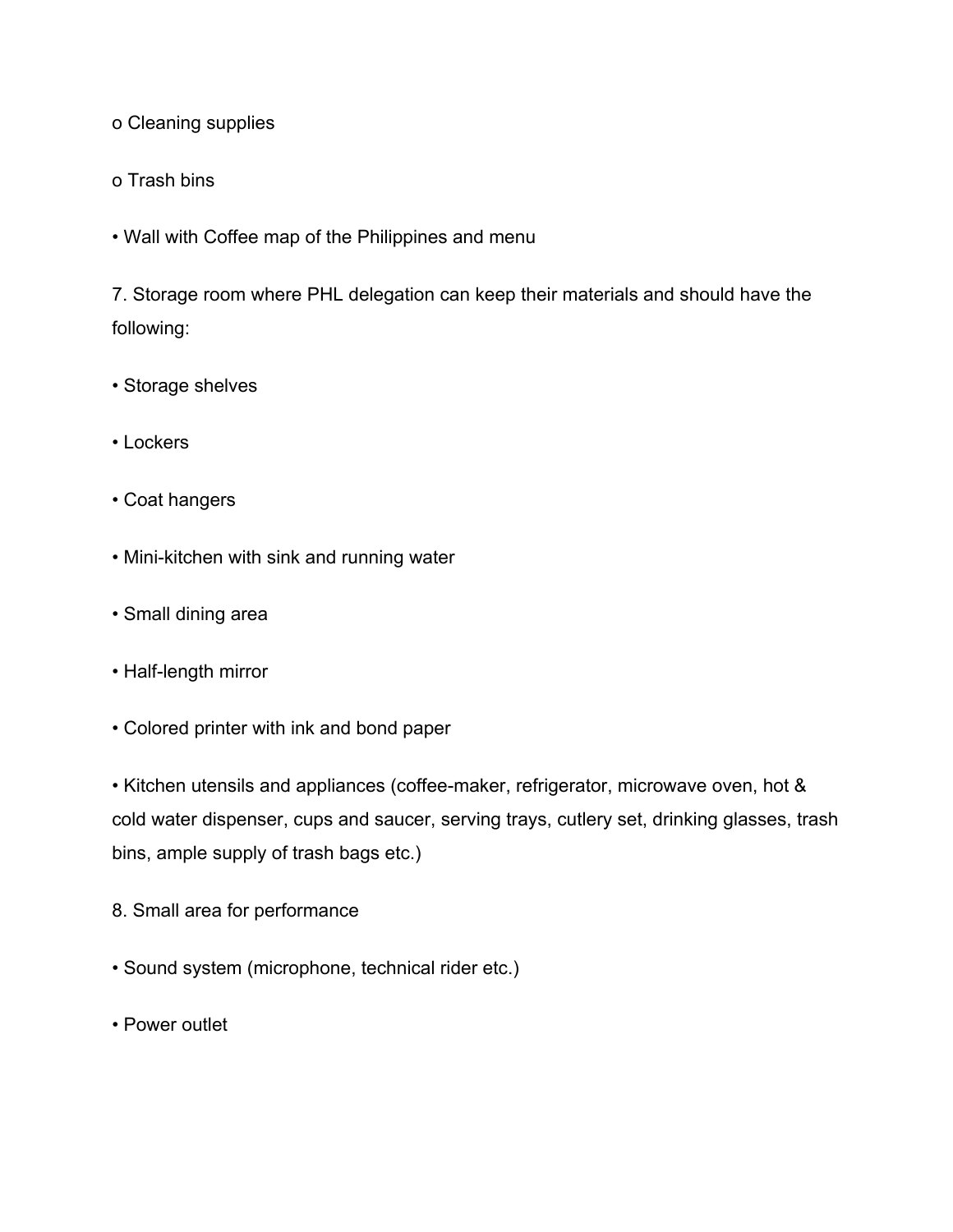• 3.5m x 2m LED wall

9. Elevated carpet platform / floor to conceal the electrical wirings and connections.

10. Fast and reliable Internet connection for the whole Philippine delegation.

11. Sufficient lighting that will create a dramatic effect, complementing the design of the booth.

12. All exhibition connections and fees (ample supply of electricity, running water, suspensions and permits)

13. Set-up and installation of the aforementioned booth while strictly following the rules and regulations set by the event organizer.

14. Dismantling inclusive of storage/disposal of the aforementioned booth parts and egress on the date designated by the event organizer.

#### Staff complement

In order to meet the objectives and carry out the activities for this project, bidders shall submit the recommended staff complement.

1. Person who will supervise the stand set-up, maintenance and dismantling

2. Available maintenance personnel for the whole duration of the fair Time Frame and Schedule of Work

• Submission of initial booth design is on or before August 9, 2019

• Booth set-up: Should follow the official event schedule as prescribed by the event organizer Budget